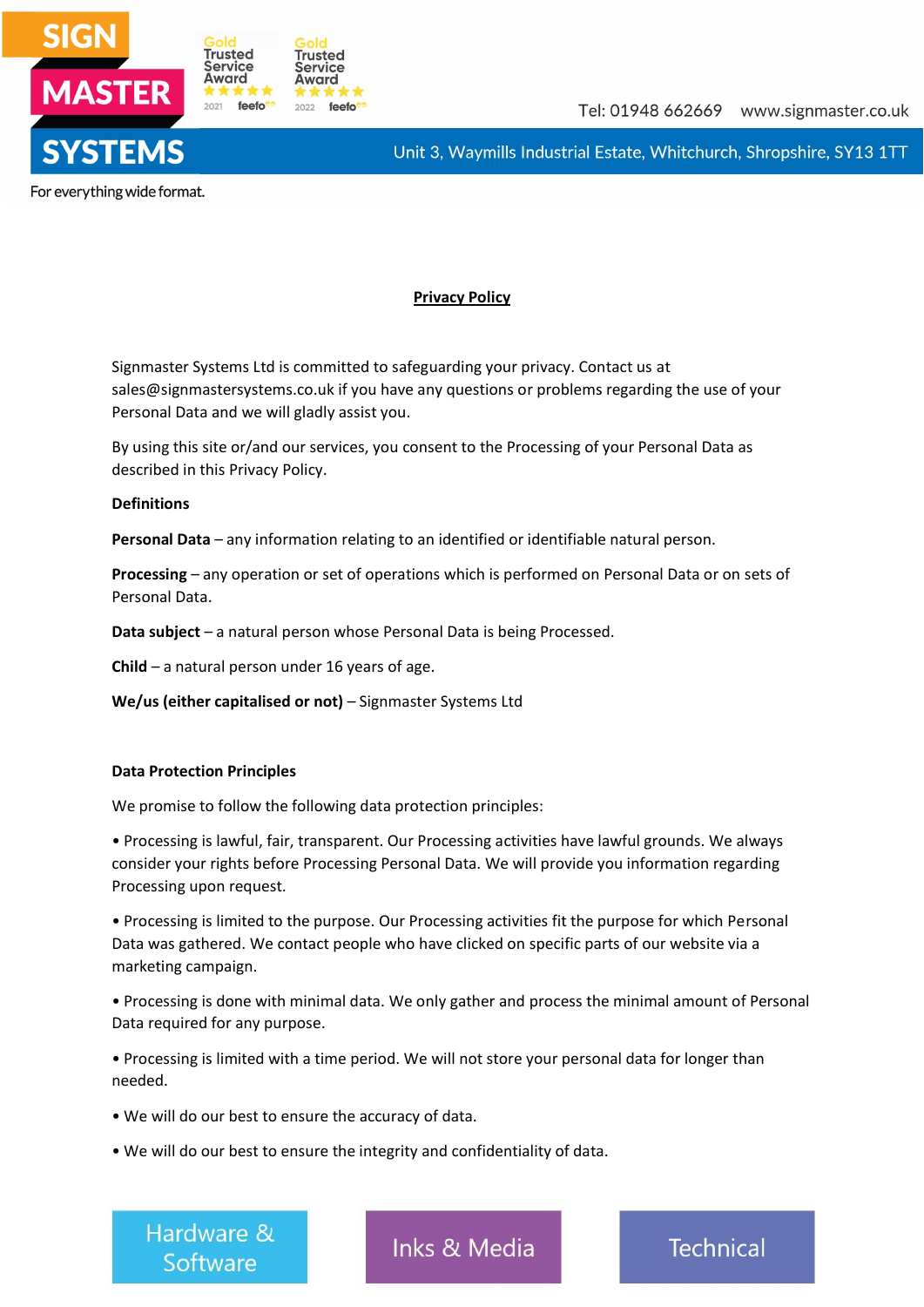

For everything wide format.

## **Data Subject's rights**

The Data Subject has the following rights:

1. Right to information – meaning you have to right to know whether your Personal Data is being processed; what data is gathered, from where it is obtained and why and by whom it is processed.

2. Right to access – meaning you have the right to access the data collected from/about you. This includes your right to request and obtain a copy of your Personal Data gathered.

3. Right to rectification – meaning you have the right to request rectification or erasure of your Personal Data that is inaccurate or incomplete.

4. Right to erasure – meaning in certain circumstances you can request for your Personal Data to be erased from our records.

5. Right to restrict processing – meaning where certain conditions apply, you have the right to restrict the Processing of your Personal Data.

6. Right to object to processing – meaning in certain cases you have the right to object to Processing of your Personal Data, for example in the case of direct marketing.

7. Right to object to automated Processing – meaning you have the right to object to automated Processing, including profiling; and not to be subject to a decision based solely on automated Processing. This right you can exercise whenever there is an outcome of the profiling that produces legal effects concerning or significantly affecting you.

8. Right to data portability – you have the right to obtain your Personal Data in a machine-readable format or if it is feasible, as a direct transfer from one Processor to another.

9. Right to lodge a complaint – in the event that we refuse your request under the Rights of Access, we will provide you with a reason as to why. If you are not satisfied with the way your request has been handled, please contact us.

10. Right for the help of supervisory authority - meaning you have the right for the help of a supervisory authority and the right for other legal remedies such as claiming damages.

11. Right to withdraw consent – you have the right withdraw any given consent for Processing of your Personal Data.

Hardware & Software

Inks & Media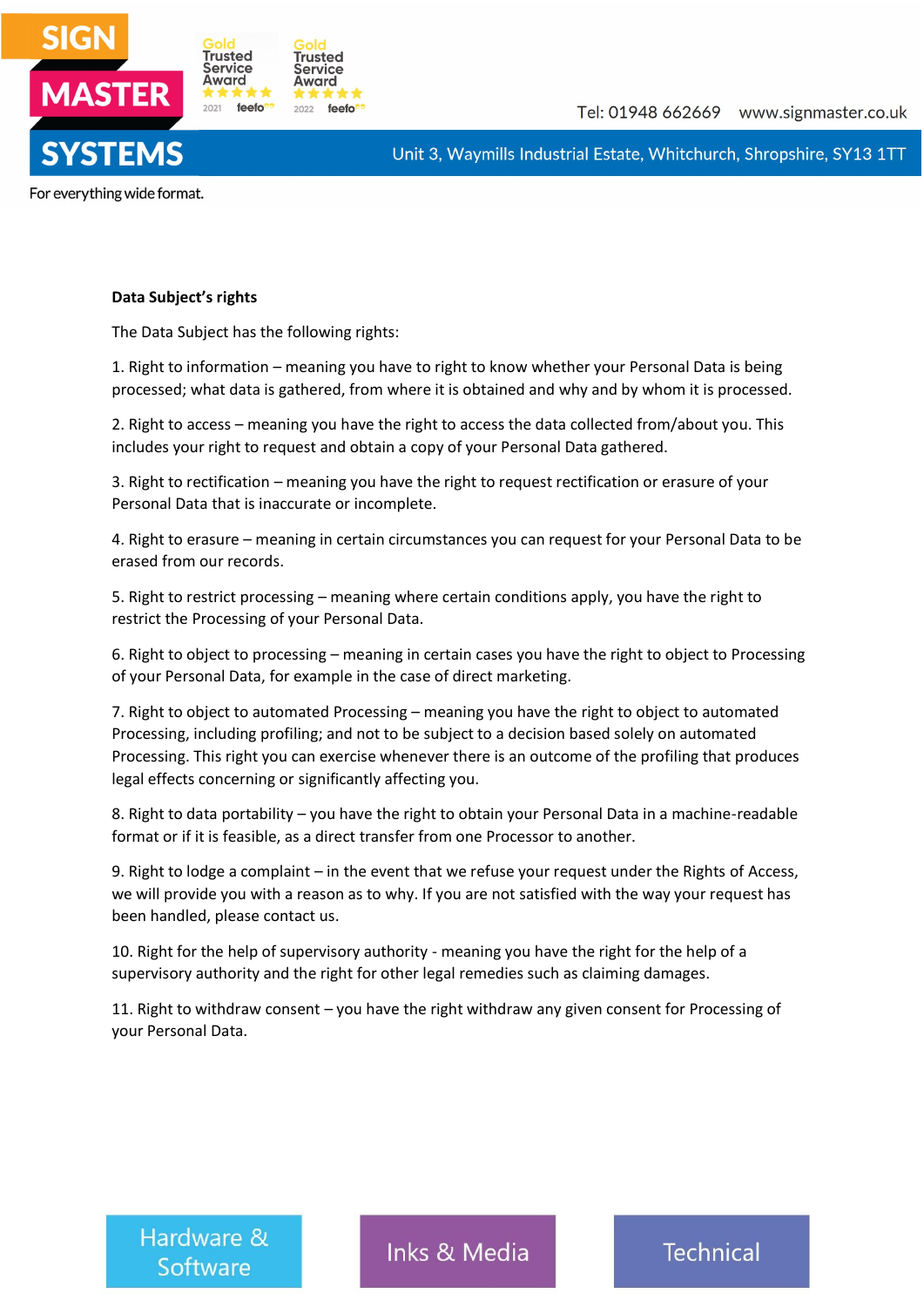

For everything wide format.

#### **Data we gather**

We may collect, store and use the following kinds of personal information:

(a) information about your computer and about your visits to and use of this website (including your IP address, geographical location, browser type and version, operating system, referral source, length of visit, page views and website navigation);

(b) information that you provide to us for the purpose of registering with us (including but not limited to: Name, Company Name, Address, Phone Number and Email address);

(c) information that you provide to us for the purpose of subscribing to our website services, email

notifications and/or newsletters (including but not limited to: Name, Company Name, Address, Phone Number and Email address);

(d) any other information that you choose to send to us.

### **How we use your Personal Data**

We use your Personal Data in order to:

• provide our service to you. This includes for example registering your account; providing you with other products and services that you have requested; providing you with promotional items at your request and communicating with you in relation to those products and services; communicating and interacting with you; and notifying you of changes to any services.

- enhance your customer experience;
- fulfil an obligation under law or contract;

We use your Personal Data on legitimate grounds and/or with your Consent.

On the grounds of entering into a contract or fulfilling contractual obligations, we Process your Personal Data for the following purposes:

- to identify you;
- to provide you a service or to send/offer you a product;
- to communicate either for sales or invoicing;

Hardware & Software

Inks & Media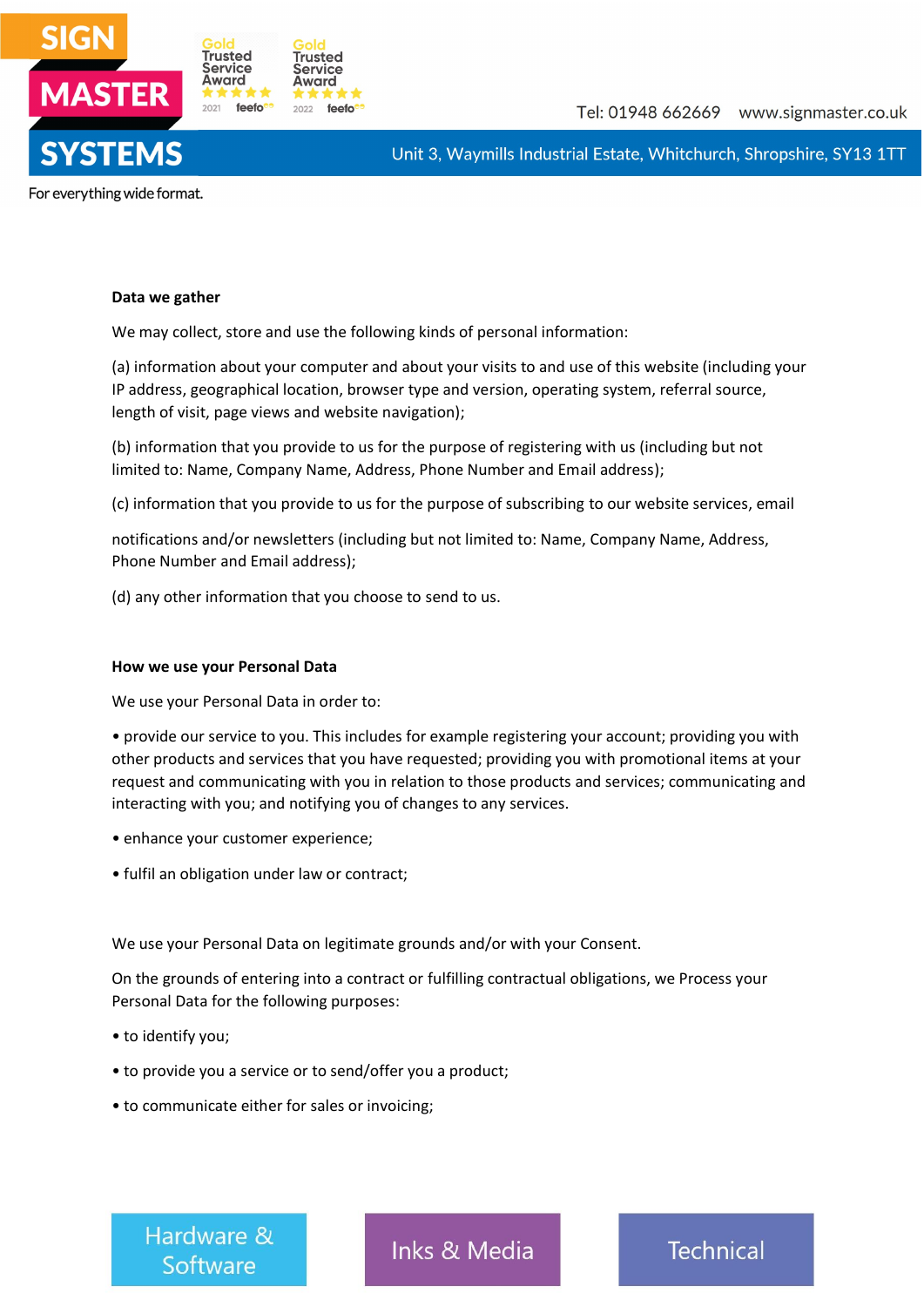

For everything wide format.

On the ground of legitimate interest, we Process your Personal Data for the following purposes:

• to send you personalised offers;

• to administer and analyse our client base (purchasing behaviour and history) in order to improve the quality, variety, and availability of products/ services offered/provided;

• to conduct questionnaires concerning client satisfaction;

As long as you have not informed us otherwise, we consider offering you products/services that are similar or same to your purchasing history/browsing behaviour to be our legitimate interest.

With your consent we Process your Personal Data for the following purposes:

- to send you newsletters and campaign offers (from us and/or our carefully selected partners);
- for other purposes we have asked your consent for;

We Process your Personal Data in order to fulfil obligation rising from law and/or use your Personal Data for options provided by law. We reserve the right to anonymise Personal Data gathered and to use any such data. We will use data outside the scope of this Policy only when it is anonymised. We save your billing information and other information gathered about you for as long as needed for accounting purposes or other obligations deriving from law.

We might process your Personal Data for additional purposes that are not mentioned here, but are compatible with the original purpose for which the data was gathered. To do this, we will ensure that:

- the link between purposes, context and nature of Personal Data is suitable for further Processing;
- the further Processing would not harm your interests and
- there would be appropriate safeguard for Processing.

We will inform you of any further Processing and purposes.

Hardware & Software

Inks & Media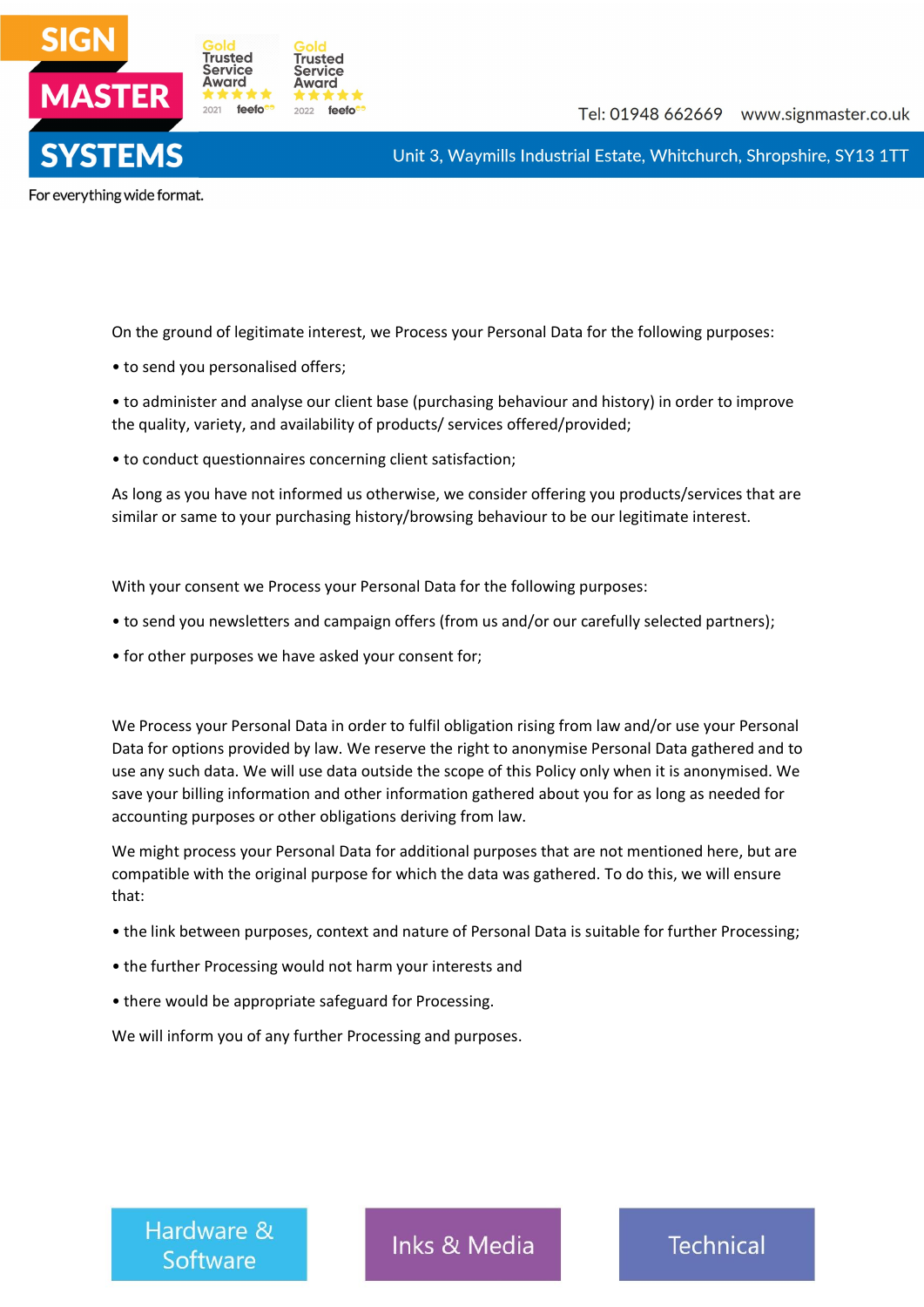

For everything wide format.

## **Who else can access your Personal Data**

We will share your Personal Data with other parties only in as far as is necessary to provide service and/or fulfill our obligations to you. This might include (but is not limited to):

- registering details with suppliers/manufacturers for the purposes of warranty.
- providing details to suppliers/manufacturers for delivery and installation.

### **How we secure your data**

We do our best to keep your Personal Data safe. We use safe protocols for communication and transferring data (such as HTTPS). We use anonymising and pseudonymising where suitable. We monitor our systems for possible vulnerabilities and attacks. This website utilises an online security suite to protect against common vulnerabilities and attacks.

Even though we try our best we cannot guarantee the security of information. However, we promise to notify suitable authorities of data breaches. We will also notify you if there is a threat to your rights or interests. We will do everything we reasonably can to prevent security breaches and to assist authorities should any breaches occur.

If you have an account with us, note that you have to keep your username and password secret.

### **Children**

We do not intend to collect or knowingly collect information from children. We do not target children with our services.

## **Cookies and other technologies we use**

We use cookies and/or similar technologies to analyse customer behaviour, administer the website, track users' movements, and to collect information about users. This is done in order to personalise and enhance your experience with us.

A cookie is a tiny text file stored on your computer. Cookies store information that is used to help make sites work. Only we can access the cookies created by our website. You can control your cookies at the browser level. Choosing to disable cookies may hinder your use of certain functions.

Hardware & Software

Inks & Media